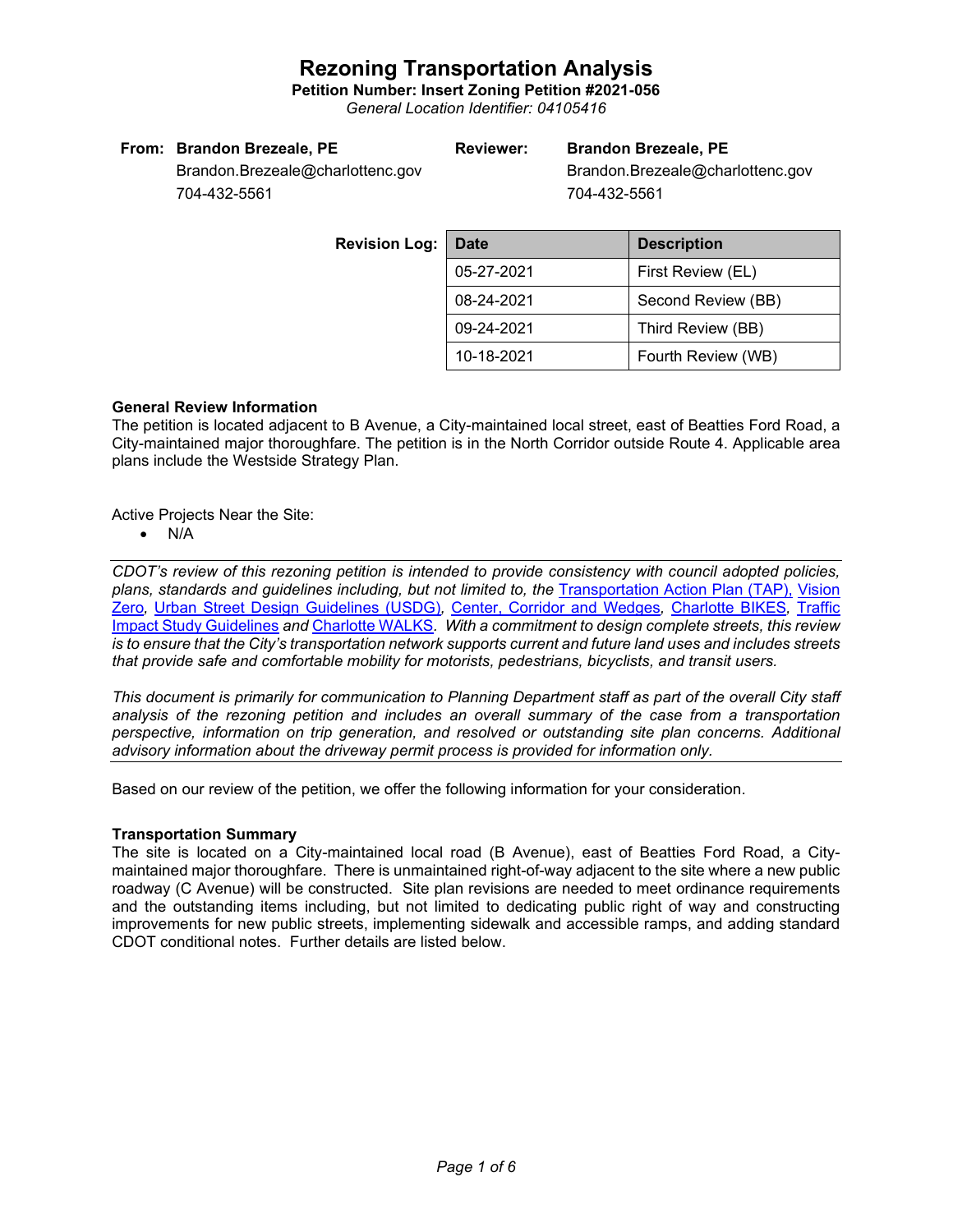**Petition Number: Insert Zoning Petition #2021-056** *General Location Identifier: 04105416*

**Trip Generation**

| <b>Scenario</b>     | <b>Land Use</b>                  | <b>Intensity</b> | <b>Trip Generation</b><br>(vehicle<br>trips/day) | <b>Source</b>                     |
|---------------------|----------------------------------|------------------|--------------------------------------------------|-----------------------------------|
| <b>Existing Use</b> | Single Family                    | 2 Dwellings      | 20                                               | Tax Record                        |
| <b>Entitled Use</b> | Single Family<br>(R-4 0.7 acres) | 2 Dwellings      | 90                                               | General guidance<br>from planning |
|                     | Apartments                       | 13 Units         |                                                  |                                   |
|                     | (R-17MF 0.82 acres)              |                  |                                                  |                                   |
| Proposed Use        | Apartments                       | 36 Units         | 195                                              | Site Plan: 2/22/2021              |

#### **Provide comments to the specified comments below.**

#### **Outstanding Issues Strikethrough = Resolved**

- 1. **Curbline:** The proposed zoning district has a setback measured from back of the existing or proposed future curbline.
	- a. **B Avenue:** Location of 2'-6" curb and gutter needs to be installed 13-feet from B Avenue road centerline per CLDSM standard detail number *U-02 – Local Residential Medium Street Typical Section.*
	- b. **C Avenue (east-west street formerly labeled as North Avenue):** Construct a CLDSM standard detail number *U-02 – Local Residential Medium Street Typical Section* (for the portion highlighted in **red**) along the property frontage of North Avenue.

**Outstanding Comment: New Comment as a Result of 08-16-2021 Site Plan:** Planting strip and sidewalk is only required along this rezoning site's property frontage. This planting strip and sidewalk needs to be shown along C Avenue on rezoning sheet RZ-1.0. 8-foot planting strip and 8-foot sidewalk is only required along this rezoning site's property frontage since DUA is greater than 12.

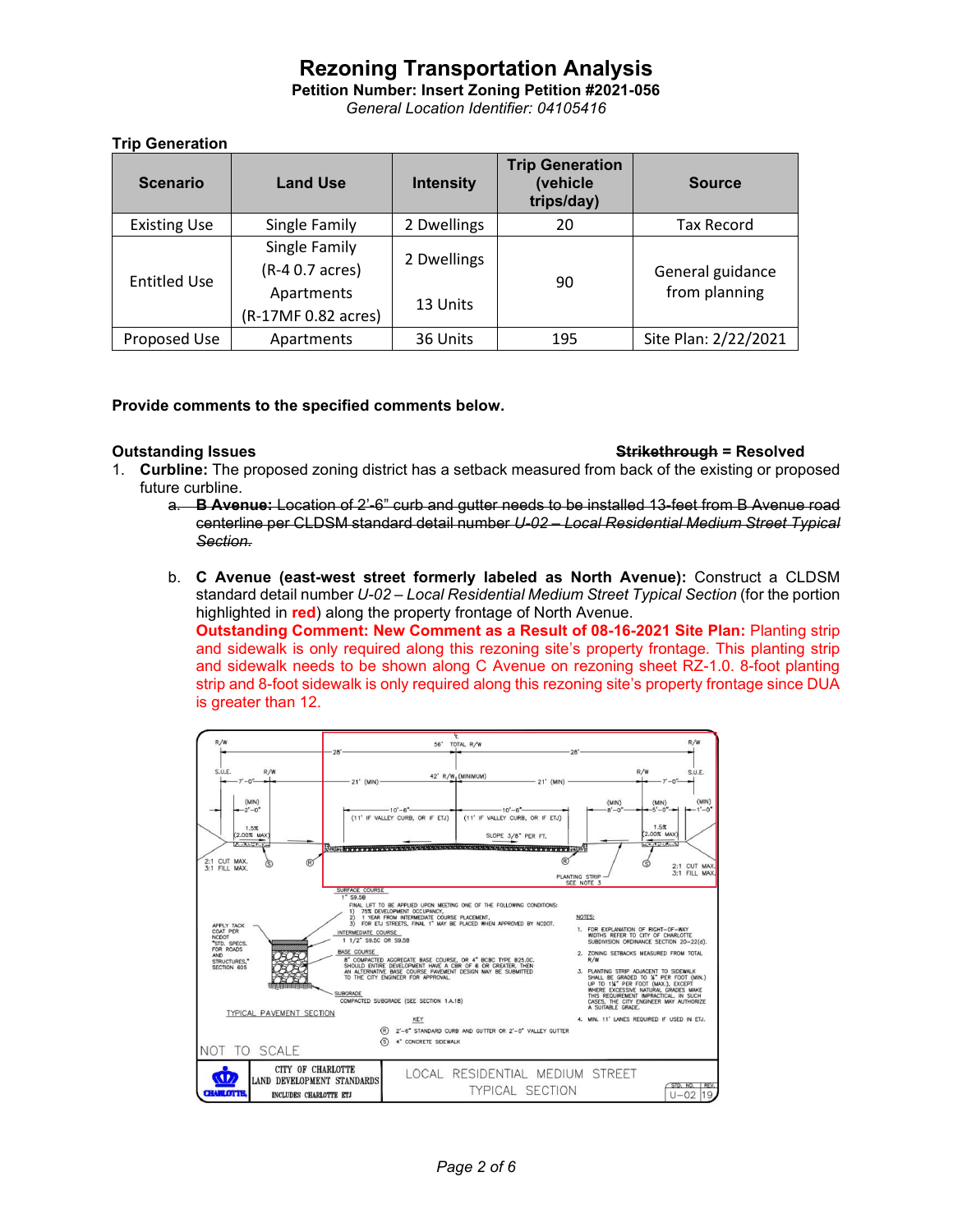### **Rezoning Transportation Analysis Petition Number: Insert Zoning Petition #2021-056** *General Location Identifier: 04105416*

Reference (CLDSM standard detail U-02) for street typical.

c. **Outstanding Comment (revised on 10/18/2021 based on updated site plan): Paper Right of Way (Labeled as Alley/ C-Avenue):** Construct a CLDSM standard detail number *U-03 – Local Residential Wide Street Typical Section* (for the portion highlighted in **blue**) along the property frontage of alleyway/paper right of way. 8-foot planting strip and 8-foot sidewalk is only required along this rezoning site's property frontage since DUA is greater than 12.

Reference (CLDSM standard detail U-03) for street typical.



Label and dimension the curb and gutter and proposed right of way from the centerline for each road on the site plan.

#### 2. **Traffic Study:**

A Traffic Impact Study (TIS) is not necessary for the complete review of this petition due to the site generating less than 2,500 daily trips. If during the permitting process the site generates more than 2,500 daily trips, then a traffic study will be required.

Revise site plan and conditional note(s) to commit to dedicate 28-feet of public right-of-way from the North Avenue and B Avenue road centerlines. The site plan shall label and dimension the right-of-way from the road centerline, per CLDSM standard detail number *U-02 – Local Residential Medium Street Typical Section*.

3. **Outstanding Comment:** Revise site plan and conditional note(s) to commit to dedicate 35.5-feet of public right-of-way from the alleyway centerline, if public right of way is already platted. The site plan shall label and dimension the right-of-way from the road centerline, per CLDSM standard detail number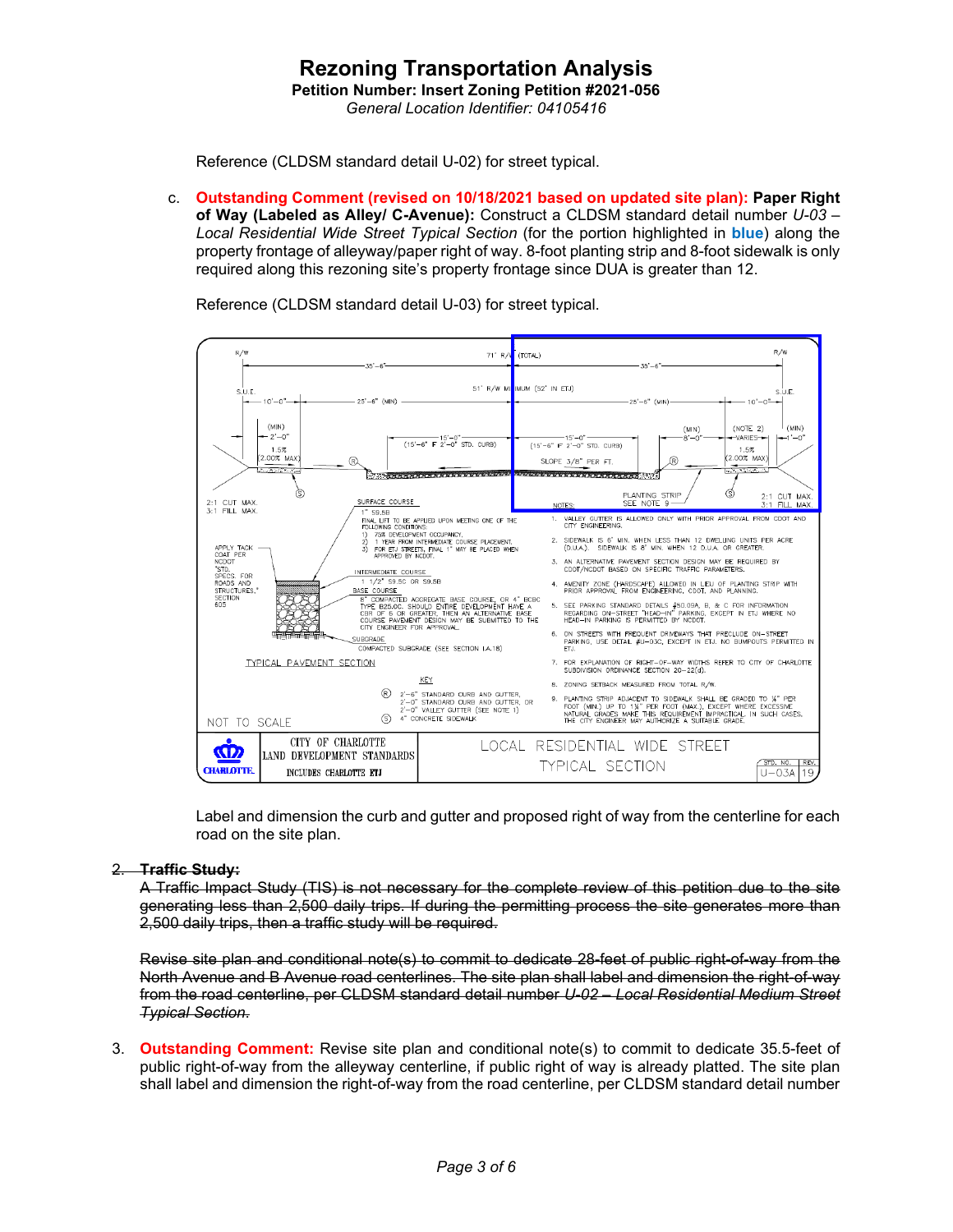**Petition Number: Insert Zoning Petition #2021-056**

*General Location Identifier: 04105416*

*U-03 – Local Residential Wide Street Typical Section*. If this is confirmed to only be a 20-foot wide alleyway, coordinate with CDOT to determine the appropriate requirements.



- 4. **Outstanding Comment:** Revise site plan and conditional note(s) to commit to construct an 8-foot planting strip and 8-foot sidewalk on all public street frontages per Chapter 19 / Chapter 20 of the City Code and the Charlotte WALKS Council-adopted policy. 8-foot sidewalk is needed since more than 12 dwelling units per acre is proposed.
- 5. **Outstanding Comment:** Revise site plan and conditional note(s), including Site Plan Conditional Note 3.a, Access, Transportation, and Improvements to extend the Residential Wide typical section on the alleyway / paper right of way to (east-west) C Avenue (now labeled as C Avenue).



6. **Outstanding Comment:** Revise site plan and conditional note(s) to commit to construct two PROWAG ramps at the alleyway / paper right of way intersections with North Avenue (now labeled C Avenue) and B Avenue (**Comment clarification on 10/18/21 –** two ramps per corner).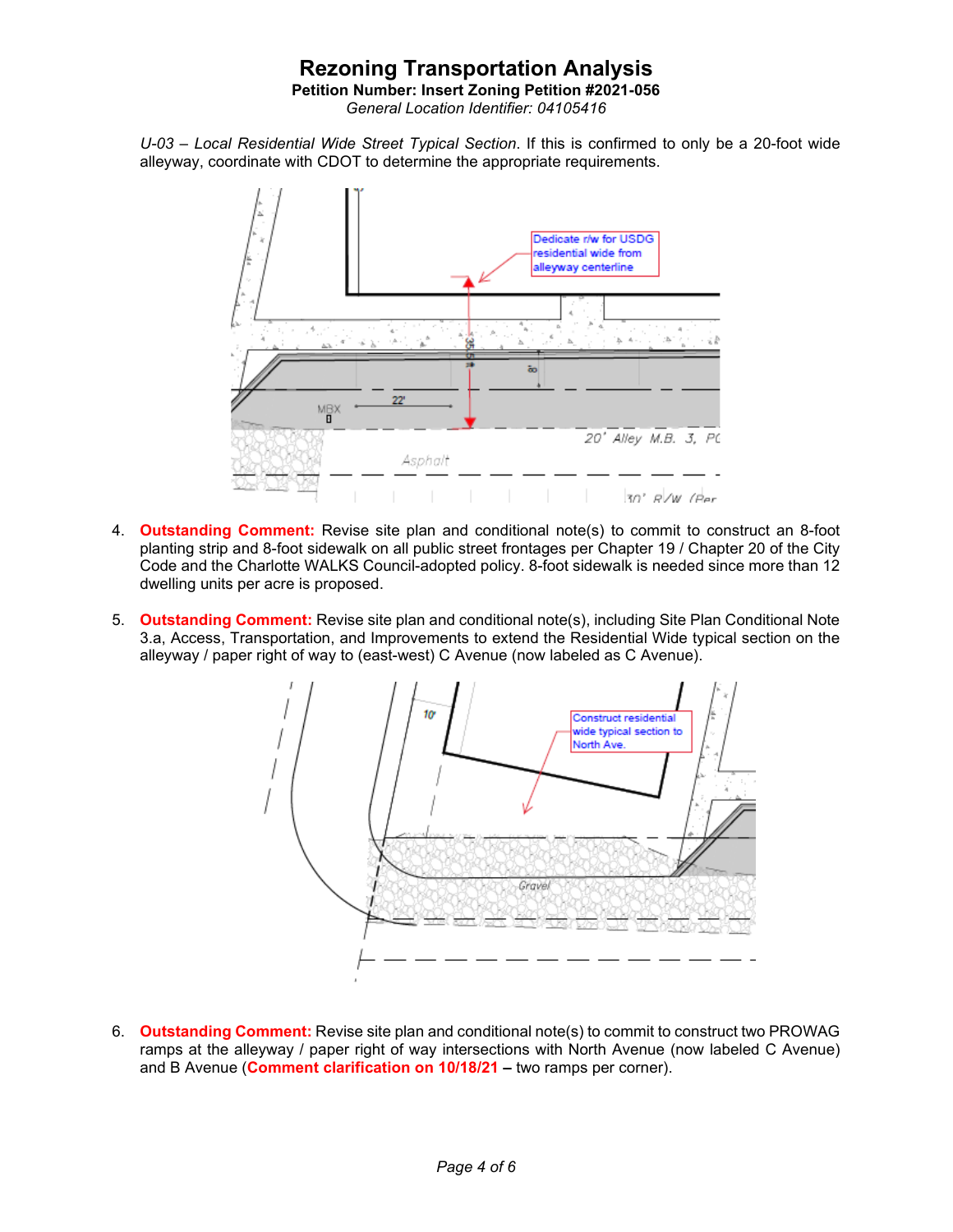# **Rezoning Transportation Analysis Petition Number: Insert Zoning Petition #2021-056** *General Location Identifier: 04105416* **IVENUE**  $10$ Asphalt

- 7. **Outstanding Comment:** A site plan note(s) specifying dedication and fee simple conveyance of all rights-of-way to the City before the site's first building certificate of occupancy is issued is needed. CDOT requests rights-of-way set at 2' behind back of sidewalk where feasible.
- 8. **New Comment (revised on 10/18/2021 based on updated site plan):** Petitioner to meet with CDOT staff on 10/21/2021 to discuss transportation requirements as part of this petition. Further comments may be added pending the outcome of that discussion.

#### **Advisory Information**

The following are requirements of the developer that must be satisfied prior to driveway permit approval. These requirements shall be reflected on the rezoning plan, as appropriate.

- 1. CDOT has the authority to regulate/approve all private street/driveway and public street connections to the right-of-way of a street under the regulatory jurisdiction of the City of Charlotte, per the City of Charlotte's Driveway Regulations.
- 2. Adequate sight triangles must be reserved at the existing/proposed street entrance(s). Two 35' x 35' sight triangles (and two 10' x 70' sight triangles on NCDOT-maintained streets) are required for the entrance(s) to meet requirements. All proposed trees, berms, walls, fences, and/or identification signs shall not interfere with sight distance at the entrance(s) and shall be identified on the site plan.
- 3. The proposed driveway connection(s) to public streets will require a driveway permit(s) to be submitted to CDOT (and NCDOT on NCDOT-maintained streets) for review and approval. The exact driveway location(s) and type/width of the driveway(s) will be determined by CDOT during the driveway permit process. The locations of the driveway(s) shown on the site plan are subject to change in order to align with driveway(s) on the opposite side of the street and comply with City Driveway Regulations and the City Tree Ordinance.
- 4. All proposed commercial driveway connections to a future public street will require a driveway permit submitted to CDOT for review and approval.
- 5. Any fence or wall constructed along or adjacent to any sidewalk or street right-of-way requires a certificate issued by CDOT.
- 6. A Right-of-Way Encroachment Agreement is required for the installation of any non-standard item(s) (irrigation systems, decorative concrete pavement, brick pavers, etc.) within a proposed/existing Citymaintained street right-of-way by a private individual, group, business, or homeowner's/business association. An encroachment agreement must be approved by CDOT prior to construction/installation. Contact CDOT for additional information concerning cost, submittal, and liability insurance coverage requirements.
- 7. The petitioner needs to complete and submit the [Right of way Abandonment Petition form](https://charlottenc.gov/Transportation/Permits/Pages/RightofWayAbandonment.aspx) to CDOT for review. The decision of this rezoning petition does not correlate with the decision of the possible